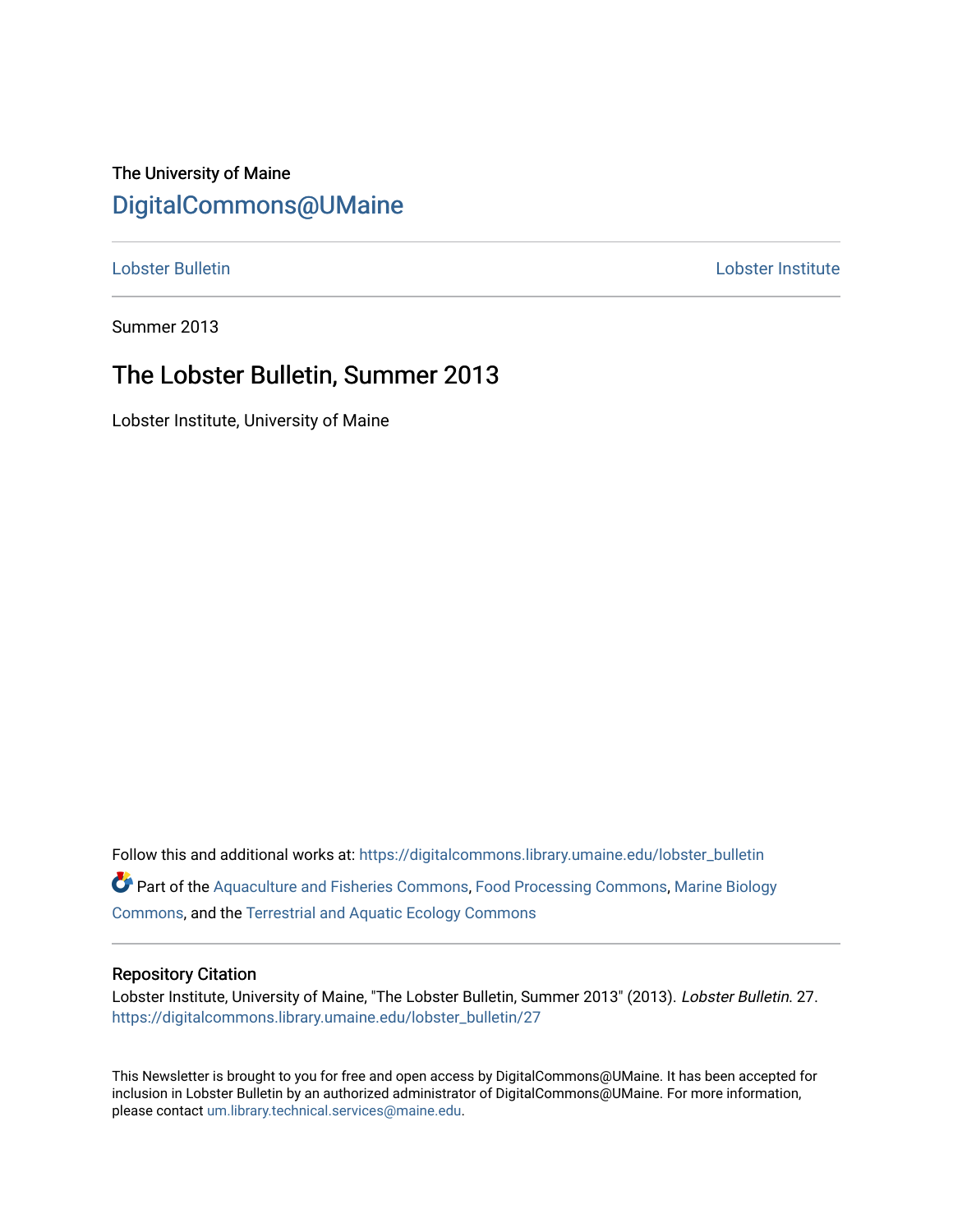



### **Summer 2013**

*"News, research updates, and information on lobsters and the lobster industry."*

### **Published by the Lobster Institute**

"Protecting and conserving the lobster resource, and enhancing lobstering as an industry…and a way of life."

## **Lobster Institute & Atlantic Lobster Sustainability Foundation Building a Working Relationship**

 With sustainability of the lobster resource and the lobster fishery as a common goal, the Lobster Institute and the Atlantic Lobster Sustainability Foundation (ALSF) leadership have agreed to work more together.

 The Lobster Institute, based at the University of Maine, has a 25 year history of working with all regions of the lobster fishery throughout New England and the Canadian Maritimes. It facilitates research, outreach communication, and educational programming in support of the lobster industry. The ALSF is based in New Brunswick, Canada and sponsors and promotes scientific research and its application on lobster stock and habitat enhancement.



*Dr. Bob Bayer (l), Executive Director of the Lobster Institute and Rick Doucet (r), Executive Director of the ALSF welcome guest to the 2013 Lobster Science Workshop.*

 According to ALSF Executive Director Rick Doucet, both organizations agreed that they have many commonalities, especially in promoting research, and that joining forces would eliminate overlap. He noted that if Canada has an issue within the species that inevitably the US would too, and vice versa.

 As a first step toward forging a closer relationship, each organization will be now be co-hosting the other's signature event. This began in July when the ALSF invited the Institute to co-host the third annual Lobster Science Workshop in Moncton, New Brunswick (see related articles on page 4, in Research Report on page 3). "The Lobster Institute was very honored to co-host this year's Science Workshop," says Dr. Bob Bayer,



*Representatives of the Belize Fishermen's Federation tour lab facilities at the University of Maine while visiting the Lobster Institute.*

## **Belize Fishermen Visit Maine**

 Four representatives of the Belize Fishermen's Federation visit Maine in May as the guest of the Reverend Ted Hoskins from Blue Hill. Hoskins is a long time advocate for Maine fisheries. He has traveled to Belize, a small country just south of Mexico, for the past 12 years to facilitate community driven development. Currently his work there is focusing on engaging fishermen more actively in resource management.

 One of the visiting fishermen's stop was a visit with the Lobster Institute for a tour of facilities and a discussion drawing on the Institute's 25 year history of uniting fishermen and scientists to work toward a common goal of resource sustainability.  $\mathcal{H}$ 

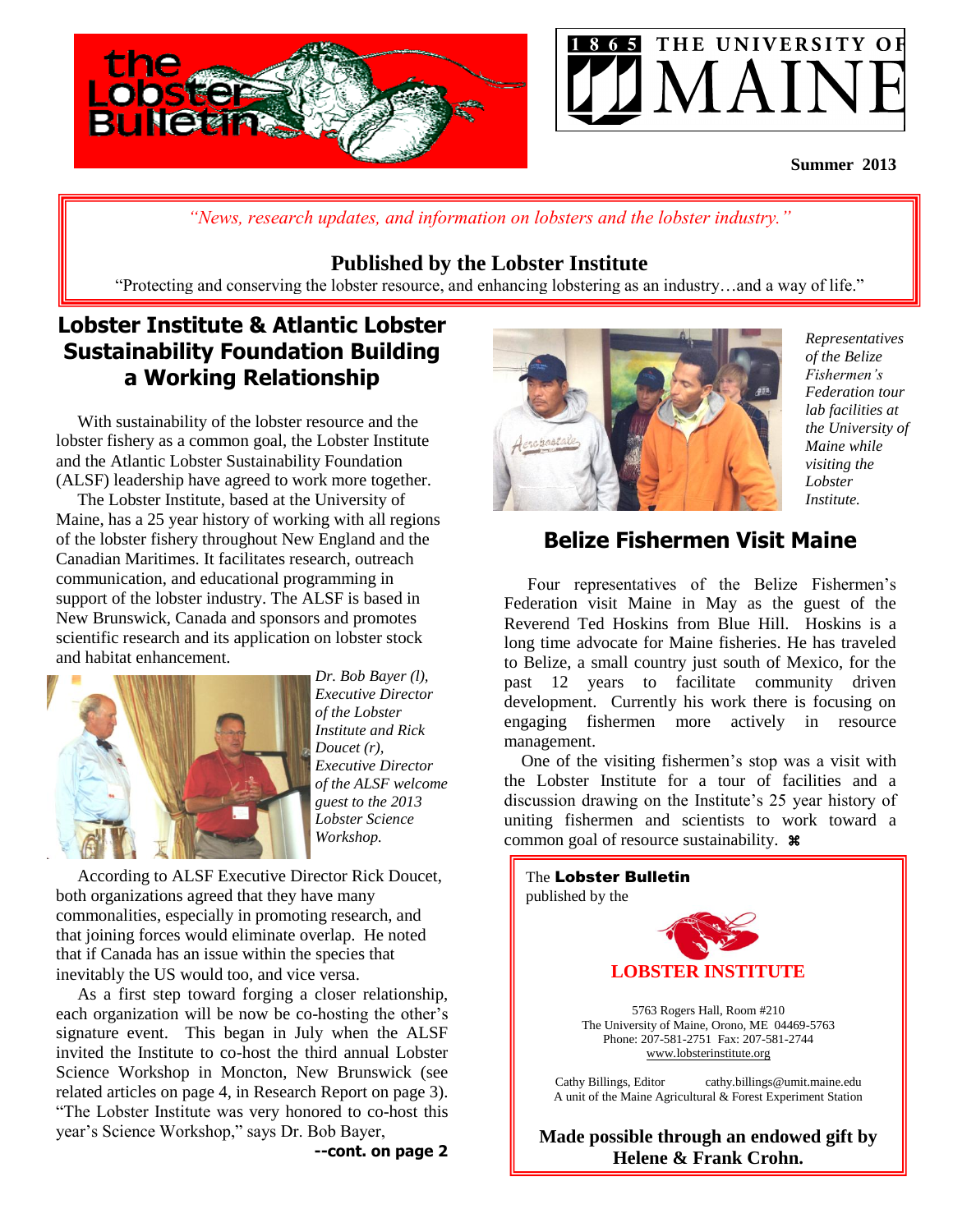### **Editorial –More Questions than Answers**

Water temperature creep  $-$  it's just a degree or two so no real problems, right?

The lobster catch is off the charts – must mean everything in their environment is great, right?

 Let's rethink those questions. Researchers from both Canada and the U.S. are raising the caution flag when it comes to warmer water temperatures and the apparent increase in the lobster population in the Gulf of Maine. Is there a relationship? Are warmer temperatures, even at seemingly low increments, causing a northward movement of lobsters from south of Cape Cod to the Gulf of Maine? Is the increase in water temperature enough to cause larval lobsters to molt that much more quickly so that more reach the benthic stage, thus causing population increases? Climate change is causing global warming which is contributing to ocean acidification, which means exactly what for the American lobster?

 Only two things seem truly clear: 1) We have more questions than answers right now – but at least we are asking the right questions, and 2) More research is needed to protect the lobster resource, which is the centerpiece of an industry that is a multi-billion dollar driver of the economies of New England and the Canadian Maritimes.

 A July 2, 2013 web posting by Mike De Souza on o.canada.com reports that a 2012 study by Canada's Fisheries and Oceans scientists Kristian Curran and Kumiko Azetsu-Scott indicates that "the North Atlantic is a 'global hotspot' for carbon dioxide absorption, accounting for 23 percent of the ocean's total uptake of the gas between 1800 and 1994, even though it only constitutes 15 percent of the global ocean's surface area." De Souza further noted that "some shellfish – including scallop, lobster and crab – worth hundreds of millions of dollars and responsible for thousands of jobs, may be 'particularly vulnerable'. The study also noted that there was limited research about potential biological effects, but that many of these 'could be severe' in the North Atlantic Scotian Shelf, due to its 'exceptional capacity to uptake atmospheric carbon dioxide."

 This summer, a group of Maine scientists, businesses and environmentalists held a press conference to raise awareness of growing concern over the effects of climate change in the Gulf of Maine. According to Rick Wahle of the University of Maine's Darling Marine Center, lobsters have shown a negative reaction to warming water temperatures and ocean acidification as evidenced by early shedding and migration to colder waters. Wahle raised the additional concern, shared by many scientists, that disease and parasites could become a problem if climate change is not slowed. Another member of the coalition, Emmie Theberge from the Natural Resource Council of Maine, stated, "Lobster is tied to Maine's very identity [but] Maine can't solve this problem alone."

 The Lobster Institute couldn't agree more with Curran and Azetsu-Scott from Canada, and Whale and Theberge from Maine. There is not enough research being funded to discover answers to all of the questions – and no one scientist or organization can do it alone. Governments, private foundations, and industry need to work together with scientists and fishermen from both countries to keep our marine environment and our lobster stocks in the mix when it comes to discussions on climate change policy and funding for ocean acidification research. <sup>.</sup>

## **Lobster Institute & ALSF Working Together**

#### **--cont. from page 1**

Director of the Lobster Institute. "Our missions are very similar. Both focus on sustaining the lobster resource that is the centerpiece of an economically significant cross-border industry. The annual Science Workshop helps ensure the most up-to-date information scientists can bring to the table is shared with everyone involved in the lobster industry, and that the important connection between fishermen and scientists remains solid."

 In turn, the Lobster Institute has invited the ALSF to co-host the next Canadian/U.S. Lobstermen's Town Meeting, which will be held in March, 2014 in Portland, Maine. "Working together this way just makes sense on many levels…economically, philosophically, and simple for the good of the lobster industry." said Bayer.  $\bullet$ 

#### **Editor's Notes on Shell Diseased Lobsters**

 This summer there has been a significant amount of media coverage on the elevation of the shell disease rate in Maine lobsters. While true, it is important to be clear that it still occurs in only about 1% of the population. That is enough, however, to warrant investment in added research on this disease. Also, meat from a shell diseased lobster is safe for human consumption.



As a Non-profit, the Lobster Institute relies on industry and private support to continue its work for and with the lobster fishery. Please consider donating as a Friend of the Lobster Institute today. Call 207-581-2751 or visit www.lobsterinstitute.org

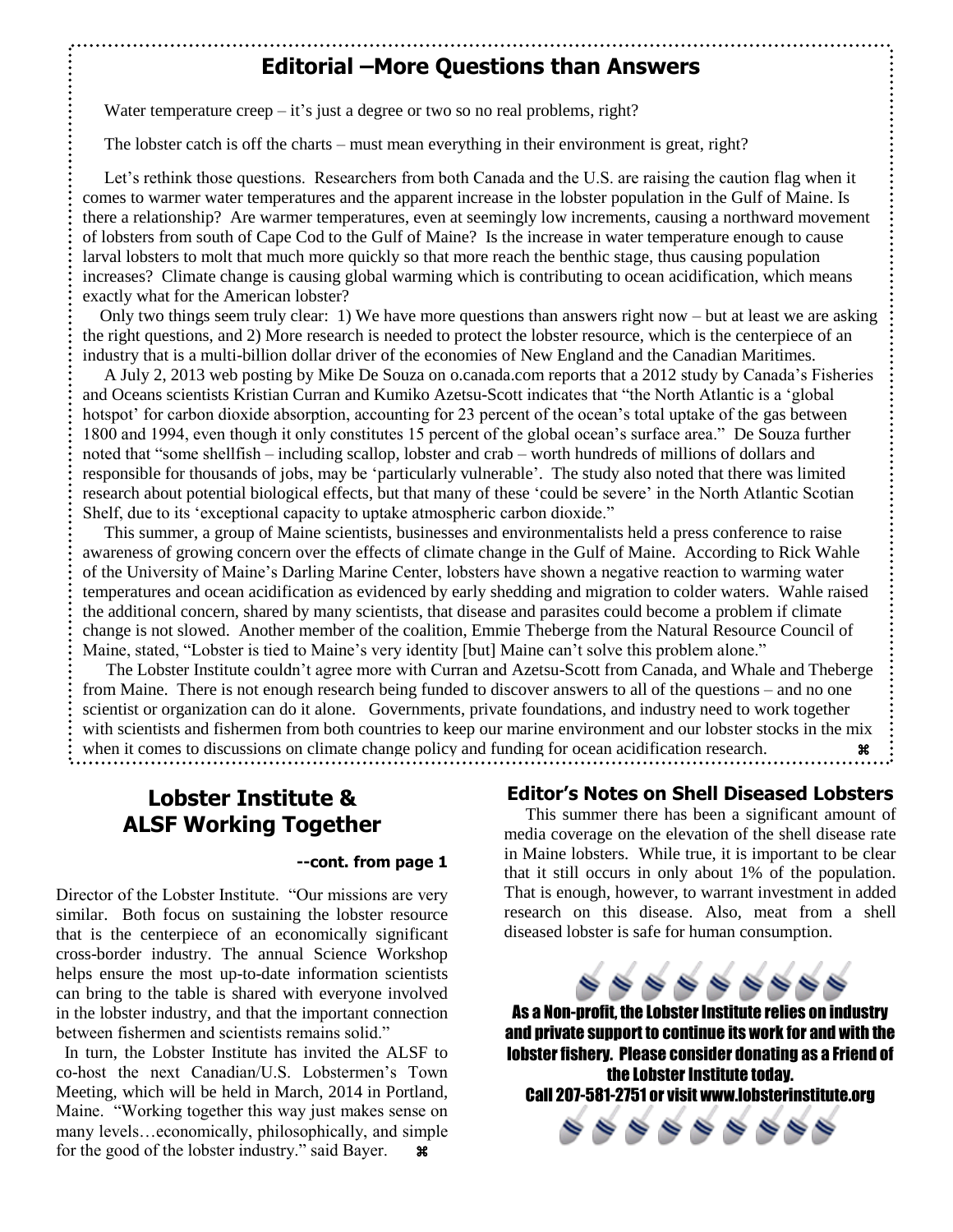

*Readers may contact the Lobster Institute for more detailed information on any of these projects.*

- **Scientists Share Research Plans and Results at Lobster Science Symposium** – The Atlantic Lobster Sustainability Foundation (ALSF) and the Lobster Institute hosted the third annual Science Workshop on Sustainable Growth of the Atlantic Lobster at the Crowne Plaza Hotel in Moncton, New Brunswick. Included in the dayand-a-half symposium was an update on Canada and U.S. lobster research as relayed at the conference, Lobsters in a Changing Ecosystem held in Portland, Maine in November 2012 presented by Dr. Rick Wahle of the University of Maine. He noted the conference centered on research in four major areas:
	- Anthropogenic and environmental stressors
	- Food web systems
	- Metapopulation dynamics and connectivity:
	- Coupling human natural system and ecosystem-based management

 Abstracts from the November conference can be found at http://www.seagrant.umaine. edu/ files/LobsterSymposiumProgram.pdf.

 Also covered at the symposium was a presentation on current work on lobster genomics, delivered by Dr. Spencer Greenwood of the University of Prince Edward Island. Dr. Greenwood discussed current studies on reproductive status, immune response, chain of custody, larval development and the impact of pesticides on larvae. He indicated that 14,592 lobster genes have been assayed and about 75% of genomes covered. He stressed the importance of gene expression to the definition of biomarkers for management decisions. He indicated their usefulness in health issues as markers for infection and disease; and in future studies on metabolism, stress and immunity, larval development and immunity as well as research on pesticides and environmental influences.

 Results of and plans for research funded by the ALSF were also presented. Topics included: The effect of sedimentation on the settlement behavior of the American lobster, by Benoit

Bruneau; The effect of pyrethroids on lobster post-larvae, by Dr. Dounia Daoud; Seasonal migrations and thermal histories of large ovigerous lobsters, by Bryan Morse; Evaluating the American lobster Settlement Index in Fishery Forecasting, by Rick Wahle; and Green Crab as Lobster Bait by Russell Wyeth.

 These presentations are on the ALSF Website at www.lobstersustainability. ca/News-events. php?wc\_display=37739#article\_37739.

**Lobster Grip Study:** Students at the University of Maine have been working with the Lobster Institute to develop a novel method for measuring lobster viability for shipping. The greater the serum protein value the longer the distance the lobster can be shipped. Currently, a blood sample is drawn and a serum protein measurement is made with a refractometer (Leavitt and Bayer, 1977) to help determine viability. In this experiment, a load cell was constructed by a student Tom McKay and University of Maine Professor of Mechanical Engineering Michael Peterson to measure the closing force of lobster claws. The assumption was that muscle mass, as indicated by closing strength, would correlate to serum protein. The technique showed high correlation to serum protein. Students in a UMaine Animal Veterinary Sciences class, Zoe Kreitzer and Matt Hodgkin, also tested the device and validated results. A closing strength of over 70 pounds has been recorded. Results will be presented at a scientific meeting to be determined and a journal article is in preparation.

### Heard at the 2013 Lobster Science Workshop:

"It is critical that [governments] fund science … ongoing research for critical components of lobster sustainability."

> Comment by Honorable Michael Olscamp during the policy-makers' roundtable.